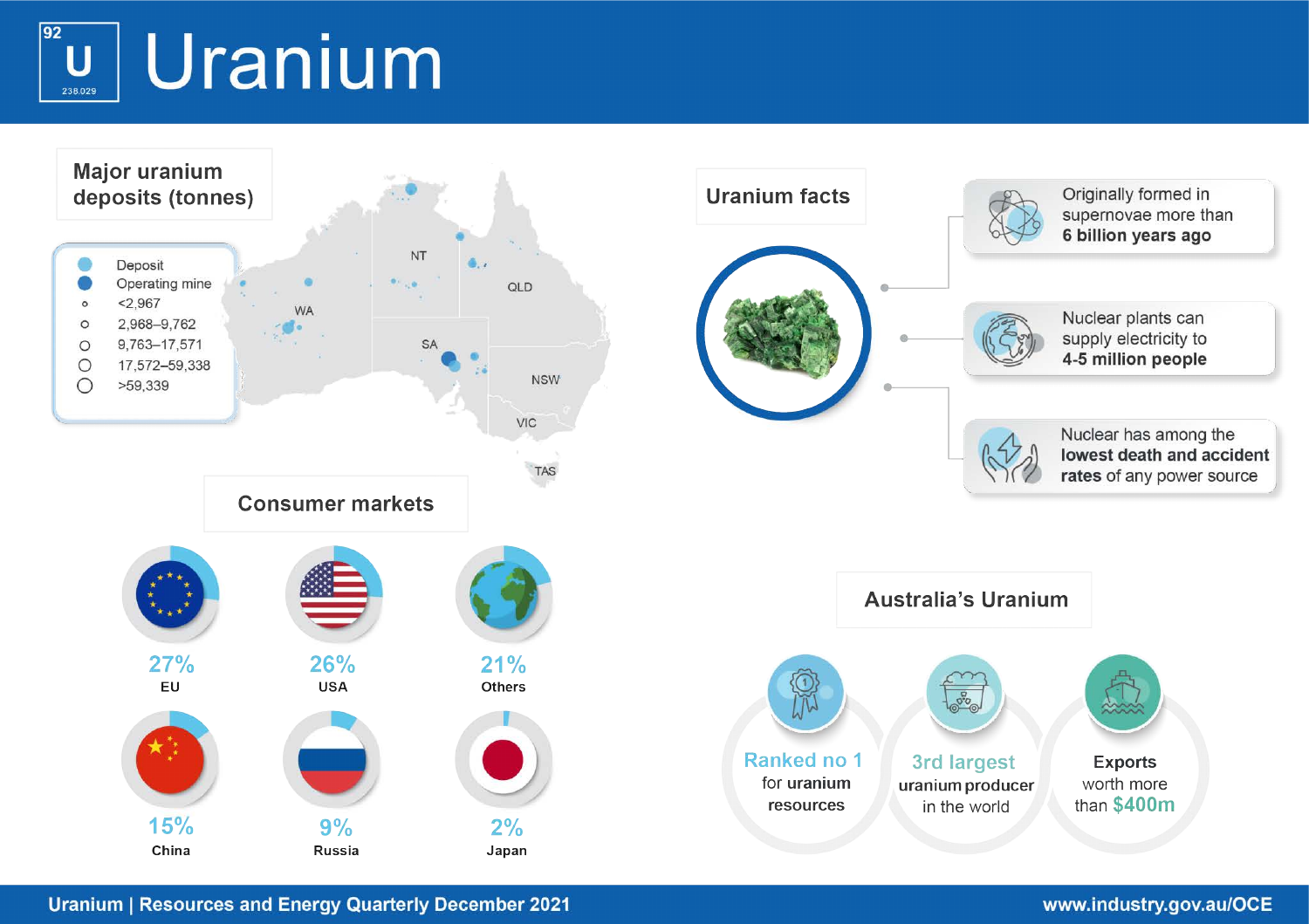## **9.1 Summary**

- **Investor demand has seen uranium prices lift in recent months, and** further modest growth is expected over the forecast period. Prices are forecast to lift from US\$30 a pound in 2020 to US\$47 a pound by 2023.
- Australian production is forecast to decline from 2021, as the number of active uranium mines falls from three to two (see *Australia section*).
- **Price growth is expected to see uranium export values increase from** \$582 million in 2020–21 to \$623 million by 2022–23.

# **9.2 World consumption**

### More countries are showing interest in nuclear reactors

Nuclear power use continues to diversify: China, South Korea and Russia are all expected to bring new plants online by 2024. But development also continues in a range of other countries (Figure 9.1 and 9.2).

Work has finished on the third plant of the UAE's Barakah nuclear facility, with commercial operation expected to commence in 2023.

Nuclear Power Ghana — a body set up to oversee the country's first nuclear plant — has released a new timetable, which calls for a choice of vendor by 2025, and for generation to start from 2030. In South Africa, the cabinet has approved the country's new Multipurpose Reactor, which will produce radioisotopes. South Africa's energy regulator has also approved a ministerial determination to add 2500 MWe of new nuclear capacity for electricity generation, more than doubling existing capacity.

In South Asia, Bangladesh has announced plans to build a second nuclear plant once construction has concluded on its initial Rooppur plant.

In Eastern Europe, the Romanian government has announced plans to double its nuclear power supply, with two new CANDU reactors to be installed at Cernavoda by 2031. In Bulgaria, rising gas prices have generated strong profits for the country's Kozloduy nuclear plant, which produces electricity at a relatively low cost. Profits generated at the plant are being used to provide energy subsidies to industries affected by high LNG prices.





Source: International Energy Agency (2021); World Nuclear Association (2021); Department of Industry, Science, Energy and Resources (2021)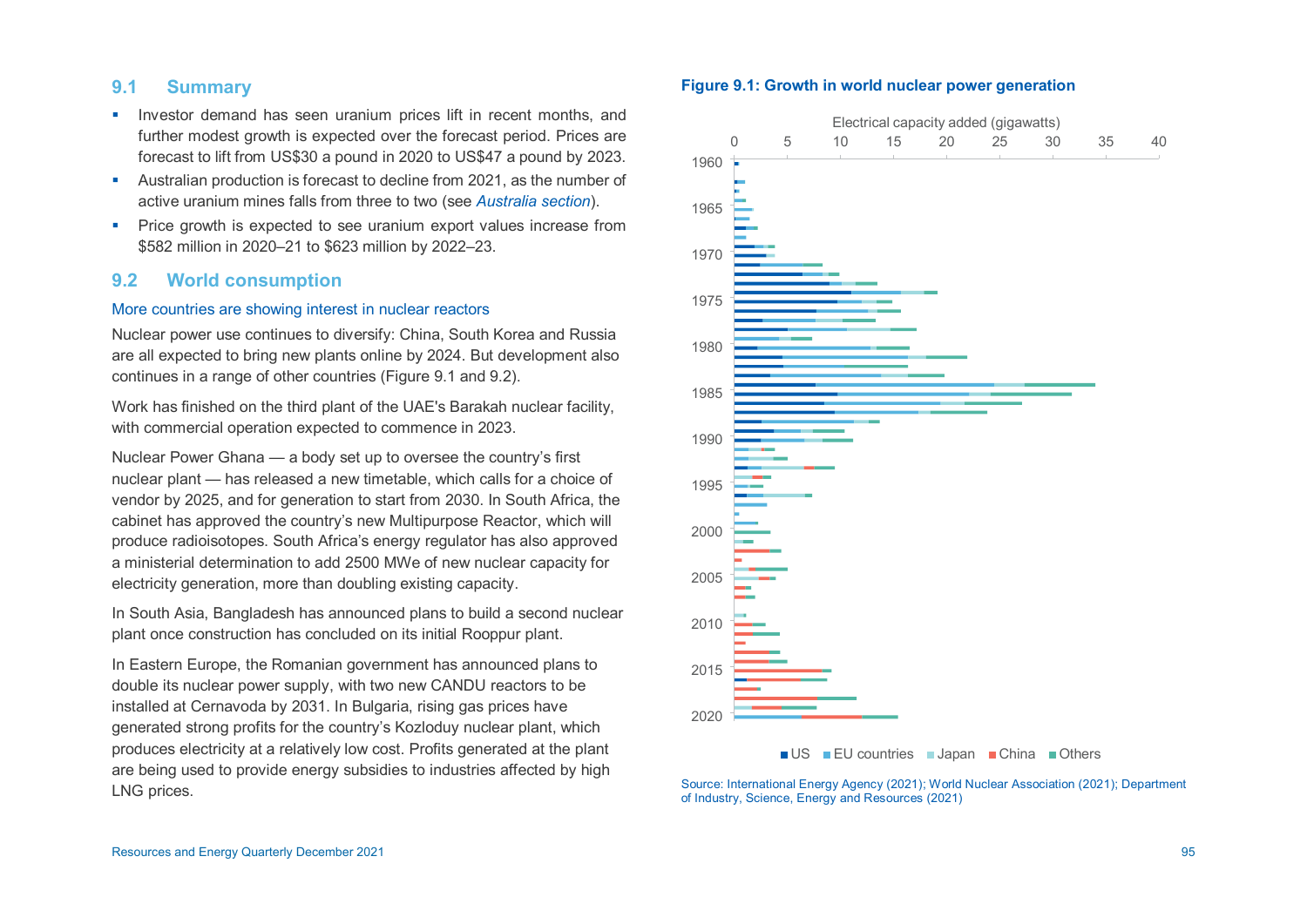The UK Government has confirmed that nuclear power will play a key role in its net zero emissions target. The Government has announced that up to GBP1.7 billion will be provided to fund a new nuclear power plant. This follows the recent passage of the Nuclear Energy (Financing) Bill, which seeks to attract private investment to new plants by cutting finance costs. In France, where most power generation comes from nuclear plants, President Macron has formally announced that new reactors will be built in order to improve energy security and reduce emissions.

Small modular reactors continue to develop. The US Air Force has announced plans for a micro reactor in Alaska by 2027. NuScale Power and Nuclearelectrica plan to build a small modular reactor in Romania by 2028. In China, steel containments have been laid for the ACP100 demonstration project, which the China National Nuclear Corporation describes as the world's first commercial small modular reactor.

On balance, uranium consumption is expected to edge down by 0.8% in 2022 and up by 1.1% in 2023, with growth picking up in subsequent years as a growing number of countries expand or commence their investment in nuclear power.

# **9.3 World production**

### Large suppliers are shifting back to full production

Utility requirements remain relatively modest, and are not expected to grow much over the next 12-18 months. Global supply remains constrained (Figure 9.3), but with potential to expand given large producers in Kazakhstan and Canada have not yet returned to full capacity. Price growth over the last few months may also encourage new mines, which have been in short supply. Among the first will be Dobrovolnoye in Russia, where operations are expected to begin in 2022.

Work is being done to tap the potential of used nuclear fuel. Scientists in Slovenia and the UK have released research showing that radiation from nuclear fuel can be used to help create biodiesel, which is used as renewable fuel in a wide array of engines. This could potentially lead to greater re-use of nuclear fuel over the longer term.





Source: International Energy Agency (2021); World Nuclear Association (2021); Ux Consulting (2021)





Source: International Energy Agency (2021); World Nuclear Association (2021); Ux Consulting (2021)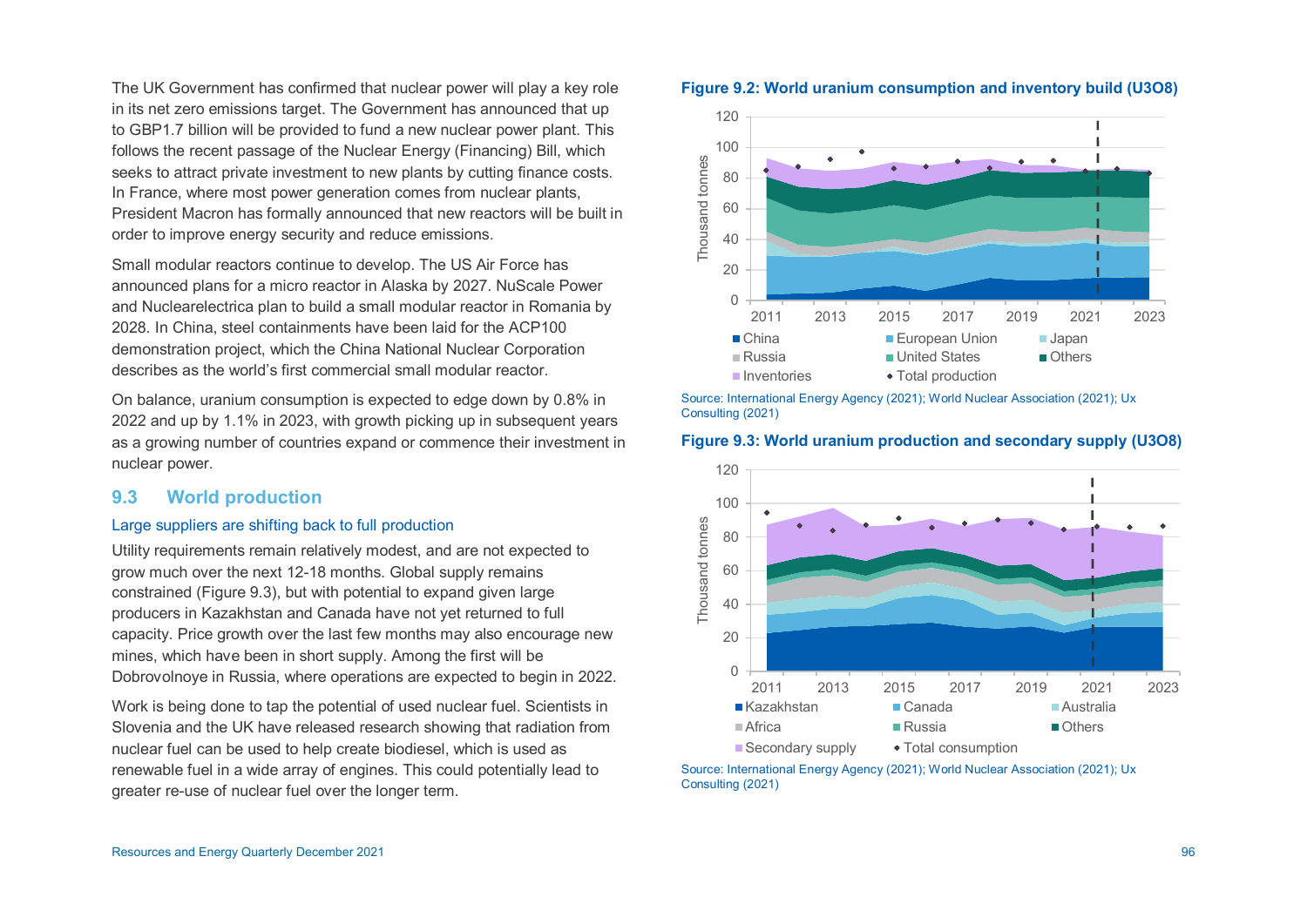## **9.4 Prices**

#### Prices are expected to rise slowly over the outlook period

Uranium prices have lifted in recent months, supported by greater investor interest in the uranium spot market. This has been driven in part by the commencement of a new purchase program started by the Sprott Physical Uranium Trust, which has significant funds to deploy. Supply to the spot market remains relatively contained, with the result that investor interest has lifted spot prices relative to contract prices.

Recent price gains are thus largely speculative and subject to downside risks. However, prices are expected to move to a firmer footing as utility demand rises towards the end of the outlook period (Figure 9.4).

### **9.5 Australia**

#### Production and exports are set to decline in the short term

Australia's uranium exports have dropped since the closure of ERA's Ranger mine. However, approval of Vimy Resources' Mulga Rock project by the Western Australian Department of Mines, Industry Regulation and Safety may support future output, with the mine expected to start in 2025.

The Australian Nuclear Science and Technology Organisation has progressed with plans to construct a nuclear medicine manufacturing facility at Lucas Heights. An existing facility at the same site produces 10,000 to 12,000 doses of nuclear medicine each week, and output at the new facility is expected to increase output from this level.

Exploration spending rose to \$5 million in the September quarter (compared to \$1.8 million a year ago), suggesting prices and potential supply shortages are building interest in new deposits. Uranium export earnings are expected to fall by 13% in 2021–22, before recovering in 2022–23 as prices rise (Figure 9.5). Export volumes are expected to lift by 13% in 2022–23 as output recovers at Olympic Dam.

#### Revisions to the outlook

Export earnings have been revised up by around \$80 million for 2022–23, reflecting recent price gains. Other forecasts are largely unchanged.

#### **Figure 9.4: Uranium price outlook**



Source: Cameco Corporation (2021) Uranium Spot Price; Ux Consulting (2021) Uranium Market Outlook